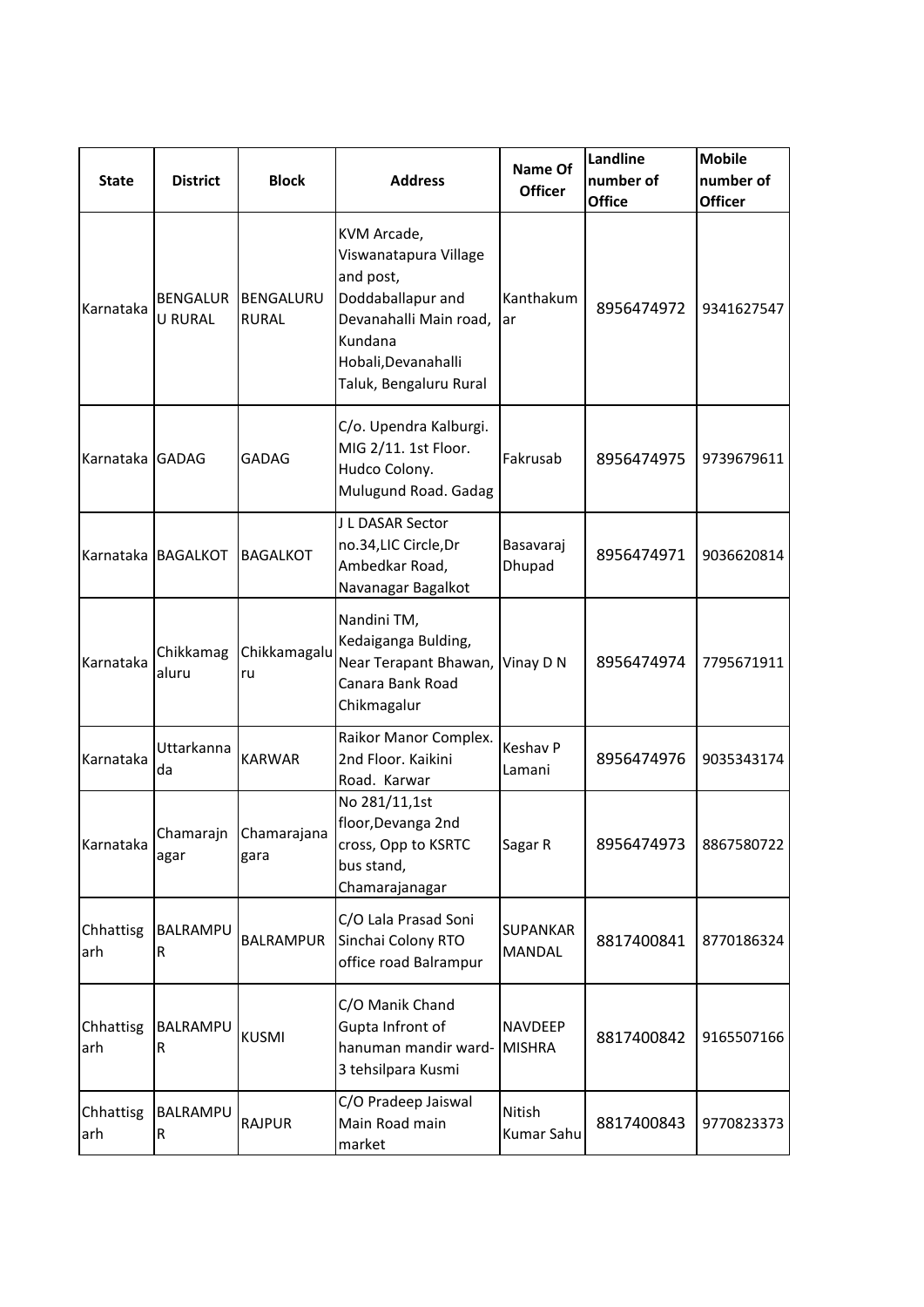| Chhattisg<br>arh | R             | BALRAMPU RAMANUJGA<br><b>NJ</b> | C/O Lalita Singh<br>Wardafnagar Road opp<br>IOC petrol pump                                                 | <b>BABOORAM</b>                   | 8817400844 | 9669781980 |
|------------------|---------------|---------------------------------|-------------------------------------------------------------------------------------------------------------|-----------------------------------|------------|------------|
| Chhattisg<br>arh | BALRAMPU<br>R | SHANKARGAR<br>$\overline{H}$    | C/O Rupesh agrawal<br>Opposite Bishram<br>Bhawan                                                            | <b>BIREJESH</b><br>YADAV          | 8817400845 | 8815698428 |
| Chhattisg<br>arh | R             | BALRAMPU WADRAFNAG<br>AR        | C/O GS Kushwaha Ward<br>8 nagar panchayat<br>wardafnagarVNear<br>Bandhan Bank Main<br>Market Ambikapur road | <b>CHANDRAP</b><br>RATAP<br>YADAV | 8817400846 | 8319434065 |
| Chhattisg<br>arh | <b>BASTAR</b> | <b>BAKAWAND</b>                 | C/O GS Chauhan Main<br>Road Main Market                                                                     | Vijay Bisai                       | 8817400847 | 9407955400 |
| Chhattisg<br>arh | <b>BASTAR</b> | <b>BASTANAR</b>                 | C/O Mohammad<br>Usman NH63 Opp<br>Janpad Office Kilepal<br>Bastanar                                         | yogendra<br>sethiya               | 8817400848 | 7470981980 |
| Chhattisg<br>arh | <b>BASTAR</b> | <b>BASTAR</b>                   | C/O Lipika Mandal<br>Rajendra Nagar Tehsil<br>Road, Ward No-4 Bastar                                        | Dilendra<br>Padhi                 | 8817400849 | 9691121122 |
| Chhattisg<br>arh | <b>BASTAR</b> | <b>DARBHA</b>                   | C/O Nohar Thakur Main<br>Road NH30 Near Durga<br>Temple Opp Shahsi<br>hotel                                 | mukesh<br>shrivastava             | 8817400850 | 7803067052 |
| Chhattisg<br>arh | <b>BASTAR</b> | <b>JAGDALPUR</b>                | C/O Abhishek Singh<br><b>Near Medical College</b><br>besides CSEB office                                    | Tulesh<br>Sethiya                 | 8817400851 | 8770484109 |
| Chhattisg<br>arh | <b>BASTAR</b> | LOHANDIGU<br>DA                 | C/O Jainath<br>Patel/7647056557<br>Bajarpara Main Market<br>lohandiguda                                     | Pankaj<br>Sethiya                 | 8817400852 | 8963981422 |
| Chhattisg<br>arh | <b>BASTAR</b> | <b>TOKAPAL</b>                  | C/O Nirmal Das Main<br>Road NH63 besides<br>post office tokapal                                             | Jagranath<br>sethiya              | 8817400853 | 9479039702 |
| Chhattisg<br>arh | Bijapur       | BHAIRAMGA<br><b>RH</b>          | C/O Krishna Dewangan<br>W/O Tarun Dewangan<br>Ward-10 Dewangan<br>para Bhairamgarh                          | Manoj<br>tiwari                   | 8817400854 | 6260797113 |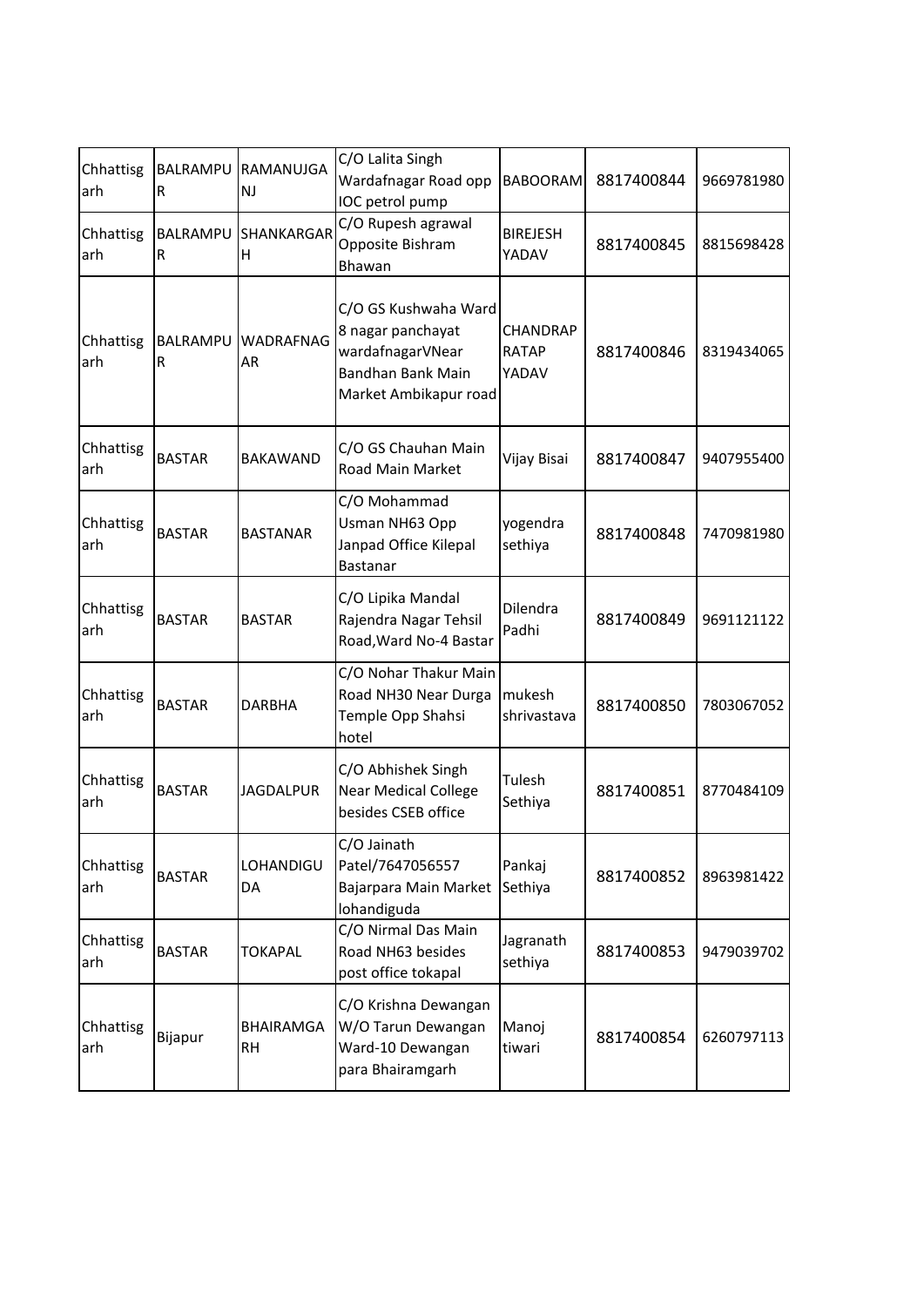| Chhattisg<br>arh | Bijapur        | Bhopal<br>patnam | C/O Anand Kumar<br>Padishalwar House-1/6<br>main road, pravirchand<br>ward bhopalpatnam                                                             | Satish<br>Kumar                      | 8817400855 | 6263196111                    |
|------------------|----------------|------------------|-----------------------------------------------------------------------------------------------------------------------------------------------------|--------------------------------------|------------|-------------------------------|
| Chhattisg<br>arh | Bijapur        | <b>BIJAPUR</b>   | C/O Pawan Sai Main<br>Road Bijapur near<br><b>Police Station</b>                                                                                    | Pramod<br>tiwari                     | 8817400856 | 9399778007<br>/882765363<br>6 |
| Chhattisg<br>arh | Bijapur        | <b>USUR</b>      | C/O Ram Bhajan KVK<br>building NH-30 near SBI Alok salloor<br><b>ATM</b>                                                                            |                                      | 8817400857 | 9098875005                    |
| Chhattisg<br>arh | Bilaspur       | <b>BILHA</b>     | C/O Jitendra Madhwani MUKESH<br>Railway Fatak Bilha<br>Road                                                                                         | <b>KUMAR</b><br><b>RATHOURE</b>      | 8817400819 | 7999029420                    |
| Chhattisg<br>arh | Bilaspur       | <b>KOTA</b>      | C/O Lalita Devi Agrwal(<br>Vinay Agrawal)Seth<br>Liladhar Agrawal Parisar RAJEEV<br>Block-A First Floor Shop-KUMAR<br>10 Ward-6 Main Road<br>Kota   |                                      | 8817400827 | 7999126455                    |
| Chhattisg<br>arh | Bilaspur       | <b>MASTURI</b>   | C/O Surjeet Tandon<br>(Gayatri Devi Tandon)<br>Jairam Nagar Road<br>Kosamdih Mod college<br>turning Maatra chhaya<br>Dayapuram gram/post<br>Masturi | <b>AJAY</b><br><b>KUMAR</b><br>SUMAN | 8817400828 | 8827237298                    |
| Chhattisg<br>arh | Bilaspur       | <b>TAKHATPUR</b> | C/O Ramesh Kumar<br>Pandey Block Road<br>Near Tehsil Chowk<br>Ward-2 infron of dhor<br>hospital                                                     | <b>DILESHWAR</b><br><b>KURREY</b>    | 8817400827 | 9340981390                    |
| Chhattisg<br>arh | <b>JASHPUR</b> | <b>BAGICHA</b>   | C/O Sayad Zafir Chisti<br>Bagicha Main Road                                                                                                         | Rakesh<br>kumar<br>singh             | 8817400838 | 7999474983                    |
| Chhattisg<br>arh | <b>JASHPUR</b> | <b>DULDULA</b>   | C/O Surendra Kumar<br>Mishra Main Road<br>Duldula Gas agency                                                                                        | Ravi<br>Prakash<br>gupta             | 8817400834 | 7011603743                    |
| Chhattisg<br>arh | <b>JASHPUR</b> | <b>JASHPUR</b>   | C/O NS Nayak NS<br>Market Jashpur                                                                                                                   | VIVEK<br><b>KUMAR</b><br>SARANGI     | 8817400835 | 9905517184                    |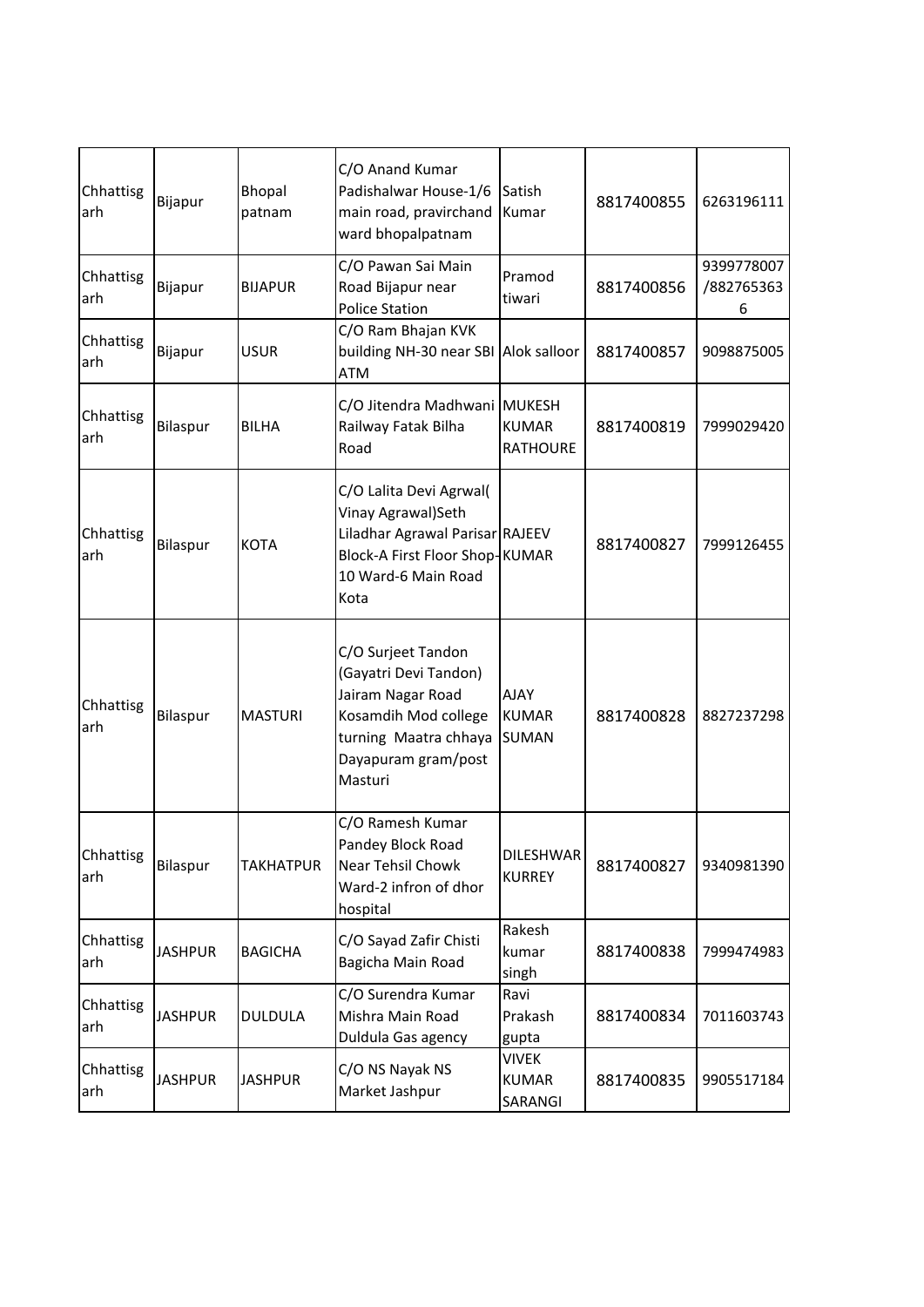| Chhattisg<br>arh | <b>JASHPUR</b> | <b>KASHABEL</b>           | C/O Parasnath Gupta<br>S/O Rameshwar Sao<br>Gram Kansabel Bus<br>Stand ke pass                  | <b>AJAY</b><br><b>KUMAR</b>             | 8817400836 | 8789071080 |
|------------------|----------------|---------------------------|-------------------------------------------------------------------------------------------------|-----------------------------------------|------------|------------|
| Chhattisg<br>arh | <b>JASHPUR</b> | <b>KUNKURI</b>            | C/O Kailash Gupta<br>Janpad Panchayat ke<br>pass                                                | <b>DEVENDRA</b><br><b>KUMAR</b><br>SAHU | 8817400837 | 7004546351 |
| Chhattisg<br>arh | <b>JASHPUR</b> | <b>MANORA</b>             | C/O Sundari Bai W/O<br>Jai Mangal Bhagat<br>Bhawani Nagar gram-<br>post manora tehsil<br>manora | Surya<br>Prakash                        | 8817400830 | 7987400535 |
| Chhattisg<br>arh | <b>JASHPUR</b> | <b>PATHALGAO</b><br>N     | C/O Sujith Goyal<br>Prathima Tower raigarh<br>road shop-8,<br>8839167286                        | <b>RAJEEV</b><br><b>KUMAR</b><br>DAS    | 8817400839 | 7488130827 |
| Chhattisg<br>arh | <b>JASHPUR</b> | <b>FARSABAHAR</b>         | C/O Chhabi Shankar<br>Yadav S/O Tapeshwar<br>Yadav Main Road<br>Farsabahar                      | Pursottam<br>Mahto                      | 8817400840 | 8789539880 |
| Chhattisg<br>arh | KABEERDH<br>AM | <b>BODLA</b>              | C/O Mohan Patel Singh<br>Marriage hall ke samne<br>main road bodla                              | <b>GOPI PATEL</b>                       | 8817400825 | 7987034842 |
| Chhattisg<br>arh | KABEERDH<br>AM | <b>KAWARDHA</b>           | C/O Preetam Singh<br>ChawlaSP office saroda<br>road kawardha                                    | Prakash<br>Kumar<br>Chandravan<br>shi   | 8817400818 | 9981759588 |
| Chhattisg<br>arh | KABEERDH<br>AM | PANDARIA                  | C/O Narendra Tiwari<br>Ward-9 near sbi<br>narendra tiwari<br>complex kawardha<br>road           | <b>RAMNARES</b><br>Η<br>CHANDRAK<br>AR  | 8817400820 | 7000443178 |
| Chhattisg<br>arh | KABEERDH<br>AM | <b>SAHASPUR</b><br>LOHARA | C/O Basant Lal Patil<br>Ward-11 Makan-11/2<br>Infront of Hero<br>Showroom Kawardha<br>Road      | <b>GOPAL</b><br><b>MERAVI</b>           | 8817400821 | 9993749942 |
| Chhattisg<br>arh | <b>RAIPUR</b>  | <b>ABHANPUR</b>           | C/O Abhishek Yadav<br>Sadbhawan kuti ke<br>pass, 493661                                         | Vinod<br>Kumar Sahu                     | 8817400822 | 9575235113 |
| Chhattisg<br>arh | <b>RAIPUR</b>  | ARANG                     | C/O RK Chaudhary Bus<br><b>Stand Campus</b><br>6232258041 pincode<br>493441                     | Khilawan<br>Sahu                        | 8817400823 | 8817400835 |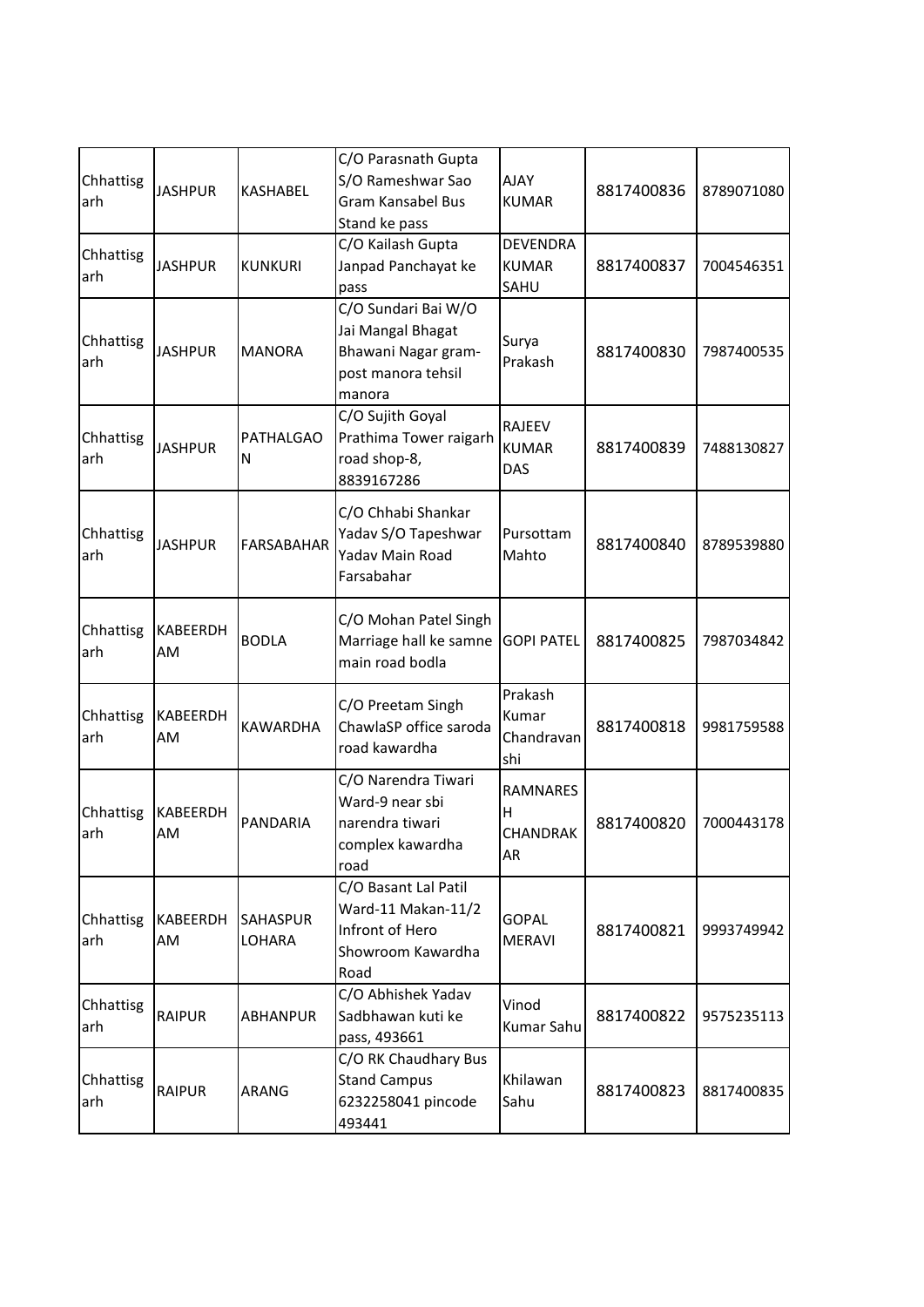| Chhattisg<br>arh | <b>RAIPUR</b>                 | Dhariswa        | C/O Izzat-UlaaNear<br>Dena Bank inside Tehsil<br>campus 493221                                                    | Naveen<br>Kumar<br>Verma      | 8817400826 | 9009833969 |
|------------------|-------------------------------|-----------------|-------------------------------------------------------------------------------------------------------------------|-------------------------------|------------|------------|
| Chhattisg<br>arh | <b>RAIPUR</b>                 | <b>TILDA</b>    | C/O Dilip Opp of<br>irrrigation office sai<br>aprtment tilda 493114                                               | Naveen<br>Kumar<br>Verma      | 8817400824 | 9009833969 |
| Chhattisg<br>arh | Gaurella<br>Pendra<br>Marwahi | Pendra Road     | C/O Raj Kumar<br>Chhabaria Mandi Gate<br>Compex janpad road<br>495119                                             | Moti ram<br>Khute             | 8817400832 | 7999520325 |
| Chhattisg<br>arh | Gaurella<br>Pendra<br>Marwahi | <b>GAURELLA</b> | C/O Pankaj Sharma<br>Pankaj Sharma S/O Shri<br>Jagdish Prasad Sharma<br>New Bus Stand Shamta<br>Nagar Pendra Road | Moti ram<br>Khute             | 8817400831 | 7999520325 |
| Chhattisg<br>arh | Gaurella<br>Pendra<br>Marwahi | <b>MARWAHI</b>  | C/O Abhishek<br>GuptaNear Sparsh<br>Lodge Marwahi                                                                 | Kailash<br>Khute              | 8817400833 | 9516644335 |
| Maharash<br>tra  | Osmanaba<br>d                 | Osmanabad       | 1st Floor. Jalan<br>Complex. Kakde Plot.<br>Sambhaji Chowk. DIC<br>Road. Osmanabad                                | Surwase<br>Dhananjay<br>datta | 8956474977 | 9834766380 |
| tra              | Maharash Osmanaba<br>d        | Omerga          | Shop No.01. Mali<br>Building. At post<br>Patange Road. Near<br>Patenge Hospital. Dist-<br>Osmanabad. Omerga       | Abhimanyu<br>Vilas<br>Karnure | 8956474979 | 9404270007 |
| tra              | Maharash Osmanaba<br>d        | Washi           | Shop No.02. Vishwanat<br>Complex. College Road.<br>Below Patanjali Store.<br>Tal-Washi. Dist-<br>Osmanabad. Washi | Hanumant<br>Anna More         | 8956474980 | 9922740296 |
| Maharash<br>tra  | Osmanaba<br>d                 | Tuljapur        | Shop No.02. Deshmane<br>Complex. Netaji Nagar.<br>Tuljapur (KD) Road. Dist-<br>Osmanabad. Tuljapur                | Mahesh<br>Mahadeo<br>Surwase  | 8956474978 | 9325319505 |